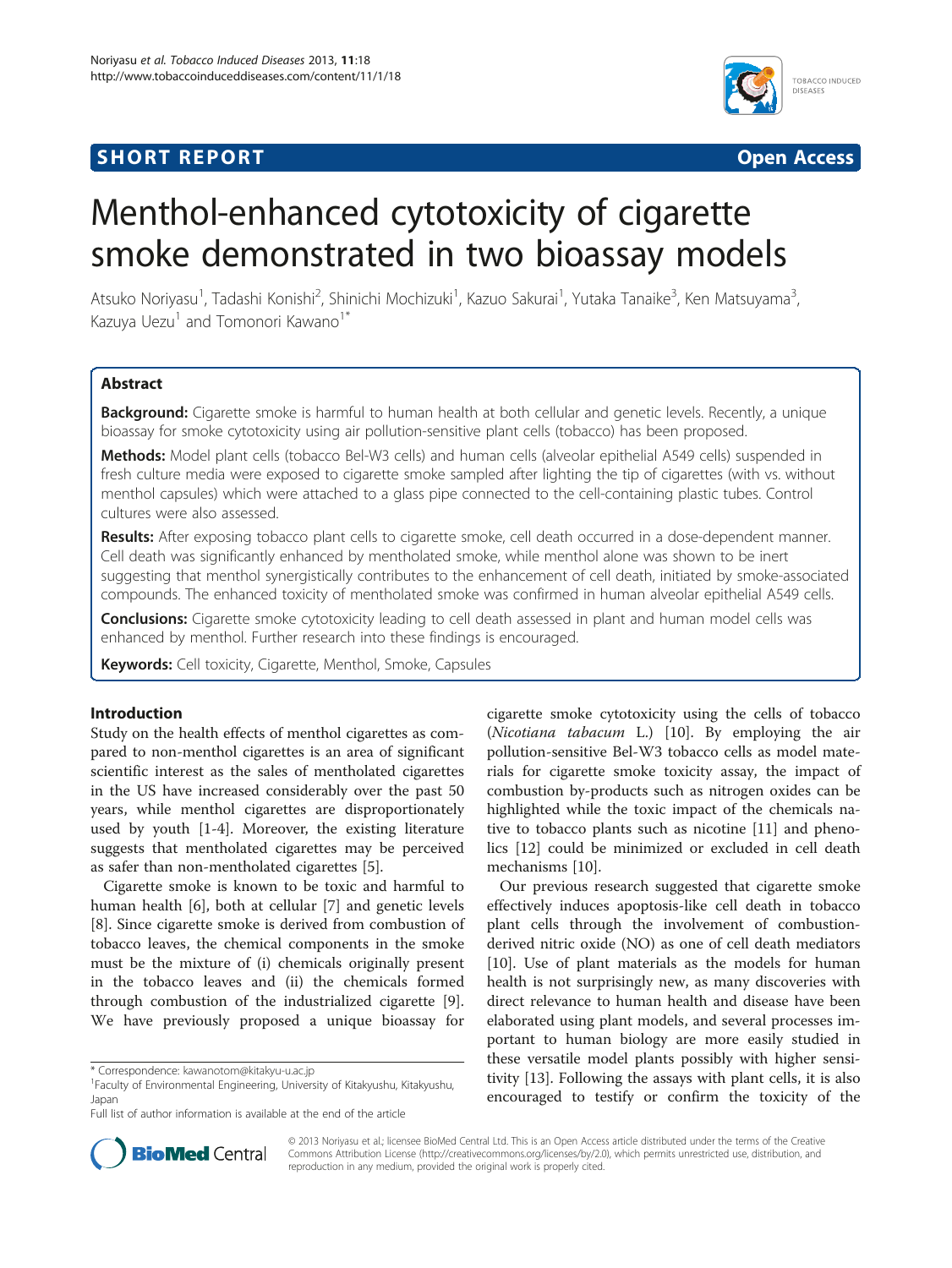cigarette smoke and related compounds using the human or animal lung-derived cells in order to discuss the impact on human health. Use of in vitro-cultured human alveolar epithelial cells (A549) is an established cytotoxicity assay model for assessing the impact of direct whole smoke exposure [\[14\]](#page-3-0).

In this short report, we compared the lethal impacts of non mentholated vs. mentholated (capsule) cigarette smoke in both tobacco Bel-W3 cells and human A549 cells.

## Materials and methods

As previously described [\[10\]](#page-3-0), the suspension cultures of tobacco Bel-W3 cells (5 day-old culture) were propagated at 23°C in Murashige-Skoog liquid medium with 2,4-D. Human A549 cells were propagated under 5%  $CO<sub>2</sub>$  at 37°C using the growth medium with F12/K (Gibco/ Invitrogen), 10% fetal bovine serum, 100 units/ml penicillin, and 100 μg/ml streptomycin as reported [\[14\]](#page-3-0).

Commercially available packs of cigarettes equipped with the menthol capsule-embedded filters (Japan Tobacco Inc., Tokyo) and non-menthol cigarettes were purchased from a local vender. Within the filter of each cigarette, a ball-shaped capsule of menthol "ice ball" is embedded. We conducted, 4 types of experiments comparing (i) the air, (ii) smoke from non-mentholated products, (iii) smoke from menthol capsule-equipped products without crushing the capsule (thus nonmenthoated), and (iv) smoke with intense menthol flavor after crushing the menthol capsules.

The aforementioned model cells suspended in the fresh culture media were exposed to cigarette smoke using a set of apparatuses described previously [\[10](#page-3-0)]. Cigarette smoke was prepared by igniting the tip of the cigarettes (with filters) connected to the glass pipe connected to the sealed plastic test tube (50 ml) containing 10 ml of cell suspension. Cigarette smoke was loaded into the plastic tube by aspirating the air at 1.5 L/min using an air pump (HiBlow 3EBS, Kenis Kagaku Kyoeisha Ltd., Tokyo, Japan). When combustion of a cigarette was completed, additional cigarettes were used for serial exposure. Thus, the extent (dose) of smoke exposure was adjusted by the number of cigarettes used for serial exposure. As the time required for combustion of single cigarette was no-longer than 90 second in our setup, cigarettes were replaced every 90 seconds. As a control, model plant and human cells were exposed to air passed through cigarettes without lighting.

The impact of smoke exposure was determined by monitoring the level of cell death induction according to previous reports [\[10](#page-3-0)]. The lethal impact of cigarette smoke exposure was quantified by counting dead cells. The vital stains used for plant and human cell assays were Evans blue and trypan blue, respectively. Then stained cells were observed under microscopes (SMZ800, Nikon, Tokyo, Japan). For means of analysis, 3–4 different digital images of cells under the microscope (each covering 50–100 cells to be counted) were acquired and stained cells were counted. The changes in the chemical composition of the sampled post-combustion gas were monitored with Fourier transform infrared (FTIR) spectroscopy.

### Results

FTIR smoke analysis of both cigarettes (non mentholated and mentholated without capsule rupture) revealed the approximate levels (ppm) of major hydrocarbons such as  $CH_4$  (480),  $C_3H_4O$  (375),  $C_3H_8$  (120),  $C_2H_4$  (60),  $C_2H_6$ (300),  $C_6H_{14}$  (55),  $C_6H_6O$  (1.5), and CH<sub>2</sub>O (0.5), and inorganic gases such as CO (5000), HBr (200), HCN (75),  $SO<sub>2</sub>$ (30), HCl (25), NH<sub>3</sub> (10), NO (10), NO<sub>2</sub> (8), N<sub>2</sub>O (7), and HF (0.1). There was no significant difference between the menthol-added and control smoke samples.

Control exposure to air -passed through a non ignited cigarette- induced no increase in cell death in both model cell types (data not shown). Similarly, no cytotoxicity of mentholated air without combustion was observed as the cells of tobacco Bel-W3 cells (Figure 1a) and human A549 cells (Figure 1b) were exposed to

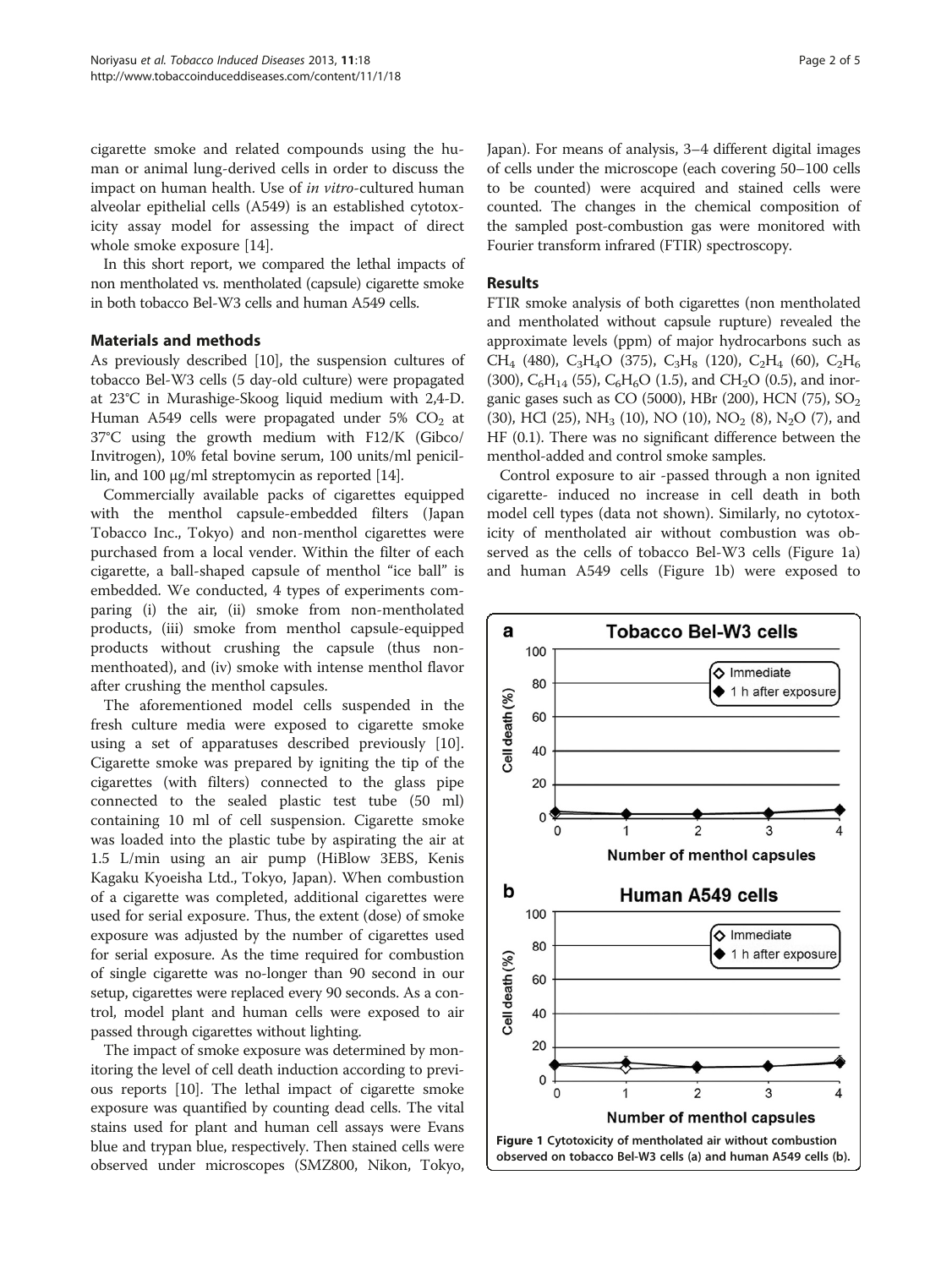

mentholated air by crushing the menthol capsules embedded within the filter of the cigarettes.

By exposing the tobacco cell suspensions to the cigarette smoke, we observed the gradual development of cell death depending on the dose of smoke exposure (number of cigarettes used). Interestingly, the higher level of cell death was observed after exposure to the mentholated smoke (Figure 2), while menthol alone (without smoke) was inert. Treatment (iv) showed enhanced toxicity compared to treatments (ii and iii). For clear-cut comparison, only (iii) and (iv) are compared in the Figures 2 and 3. This may imply that menthol synergistically contributes to the enhancement of cell death development, initiated by smoke-associated compounds.

Lastly, we confirmed the enhanced toxicity of mentholated cigarette smoke also in human A549 cells. Cell death in A549 cells were significantly enhanced by mentholated smoke compared to non-mentholated cigarette smoke (Figure 3), although the human cell response to the mentholated smoke was less obvious when compared to the plant cells' response.

## **Discussion**

To date, a number of researches have focused on nicotine dependence as tobacco use is basically driven by dependence on nicotine. Furthermore, a few researches have recently started to highlight the role of menthol flavor in nicotine dependence [[15](#page-3-0)]. In addition to the role of menthol enhancing the addiction to cigarettes, the present study revealed that menthol might enhance the toxicity of cigarette smoke.

We demonstrated that mentholated cigarette smoke showed higher toxicity to model plant and human cells while mentholated air without combustion was shown to be inert. Our previous report [[10\]](#page-3-0) suggested that a plant

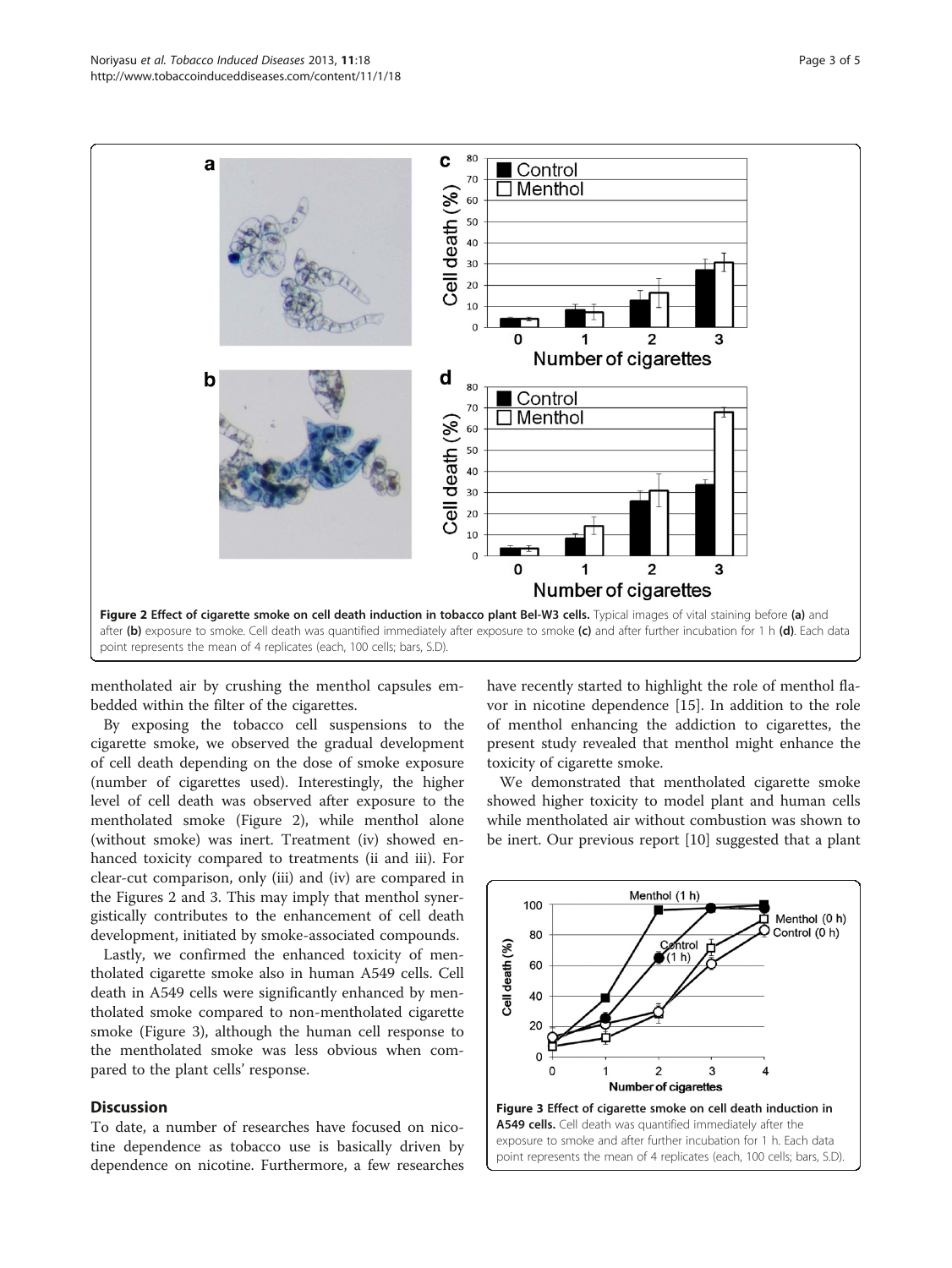<span id="page-3-0"></span>cell model may serve as a smoke toxicity model that may be compared with a human cell model. As expected, FTIR smoke analysis system detected the presence of NO in the cigarette smoke which may suggest that combustion-derived NO may partially contribute to the toxicity of cigarette smoke. However, NO levels did not significantly differ between smoke from mentholated and non-mentholated cigarettes. Therefore, it is likely that the addition of menthol may alter the sensitivity of the living plant and human cells to the smoke components, but not the chemical compositions of the combustion gasses. As menthol has been shown to have analgesic, cooling, and muscle relaxing activities by its effect on transient receptor potential cation channel subfamily M member 8 (TRPM8), Kappa receptors stimulation, and inhibition of voltage-gated sodium channels [16,[17\]](#page-4-0). It is tempting to speculate that the mentholsensitive receptors in both plant cells [[18](#page-4-0)] and animal cells [[19\]](#page-4-0) could be putative factors involved in mentholenhanced toxicity of cigarette smoke. This point must be clarified in the future studies.

## Strengths and limitations

Our assay system has several strengths which are the use of model cells reflecting the responses of both plant and animal cells. Use of live tobacco plant cells often aids the differentiation between the toxicity of the plant-derived chemicals, such as nicotine, and the toxicity of the chemicals in the actual cigarette and derived from the combustion process, while the use of human alveolar epithelial cells (A549) helps provide a simple and rapid assessment of the effect of the toxic combination of smoke-derived chemicals and flavoring reagents. While a possible enhancement of smoke toxicity by menthol was suggested by our simple model assays; further biochemical, physiological or population-based studies concerning the health impact of mentholated cigarette smoke are encouraged.

## Conclusions

By exposing the suspension of cultured tobacco plant cells to cigarette smoke, acute cell death was induced in a dose-dependent manner. Interestingly, this smokeinduced cell death was further enhanced by exposure to menthol. Moreover, the menthol-dependent toxicity of cigarette smoke was further confirmed in human alveolar epithelial A549 cells. Since menthol alone was shown to be inert to both plant and human model cells, we concluded that mentholated smoke synergistically damages the cells through a mechanism potentially common to both plants and animals.

#### Competing interests

The authors declare that they have no competing interest.

#### Authors' contributions

AN, SM, KS and Konishi contributed to bioassays. YT, KM, KU technically contributed to smoke analyses. Kawano designed, directed and joined the experiments. All authors read and approved the final manuscript.

#### Acknowledgements

This work was supported by funds from Tokyo Univ. of Science and Regional Innovation Cluster Program by Ministry of Education, Culture, Sports, Science and Technology (MEXT), Japan.

#### Author details

1 Faculty of Environmental Engineering, University of Kitakyushu, Kitakyushu, Japan. <sup>2</sup>Oita National College of Technology, Oita, Japan. <sup>3</sup>Center for Fire Science and Technology, Research Institute of Science Technology, Tokyo University of Science, Noda, Chiba, Japan.

#### Received: 11 June 2013 Accepted: 31 July 2013 Published: 30 August 2013

#### References

- 1. Baibars M, Eng S, Shaheen K, Alraiyes AH, Alraies MC: Menthol toxicity: an unusual cause of coma. Case Rep Med 2012, 201(2):187039. doi:10.1155/2012/187039.
- 2. Lawrence D, Cadman B, Hoffman AC: Sensory properties of menthol and smoking topography. Tob Induc Dis 2011, 9:S3. doi:10.1186/1617-9625- 9-S1-S3.
- 3. Lee PN: Systematic review of the epidemiological evidence comparing lung cancer risk in smokers of mentholated and unmentholated cigarettes. BMC Pulm Med 2011, 11:18. doi:10.1186/1471-2466-11-18.
- 4. Rising J, Wasson-Blader K: Menthol and initiation of cigarette smoking. Tob Induc Dis 2011, 9:S4. doi:10.1186/1617-9625-9-S1-S4.
- 5. Rising J, Alexander L: Marketing of menthol cigarettes and consumer perceptions. Tob Induc Dis 2011, 9:S2. doi:10.1186/1617-9625-9-S1-S2.
- 6. Merz PG, Keller-Stanislawski B, Huber T, Woodcock BG, Rietbrock N: Transdermal nicotine in smoking cessation and involvement of nonspecific influences. Int J Clin Pharmacol Ther Toxicol 1993, 31:476–82.
- 7. Mozaffarieh M, Konieczka K, Hauenstein D, Schoetzau A, Flammer J: Half a pack of cigarettes a day more than doubles DNA breaks in circulating leukocytes. Tob Induc Dis 2010, 8:14. doi:10.1186/1617-9625-8-14.
- 8. Ojima M, Hanioka T: Destructive effects of smoking on molecular and genetic factors of periodontal disease. Tob Induc Dis 2010, 8:4. doi:10.1186/1617-9625-8-4.
- 9. Walker A, Udupa KB, Chowdhury P: Mitogenic and functional responses by nicotine and hydrogen peroxide in AR42J cells: a comparative study. Tob Induc Dis 2008, 4:5. doi:10.1186/1617-9625-4-5.
- 10. Yukihiro M, Hiramatsu T, Kawano K: Lethal impacts of cigarette smoke in cultured tobacco cells. Tob Induc Dis 2011, 9:8. doi:10.1186/1617-9625-9-8.
- 11. Lewis RS, Bowen SW, Keogh MR, Dewey RE: Three nicotine demethylase genes mediate nornicotine biosynthesis in Nicotiana tabacum L.: Functional characterization of the CYP82E10 gene. Phytochemistry 2010, 71:1988–1998.
- 12. Kawano T, Furuichi T: Muso, S: Controlled free salicylic acid levels and corresponding signaling mechanisms in plants. Plant Biotechnol 2004, 21:319–335.
- 13. Jones AM, Chory J, Dangl JL, Estelle M, Jacobsen SE, Meyerowitz EM, Nordborg M, Weigel D: The impact of Arabidopsis on human health: Diversifying our portfolio. Cell 2008, 133:939–943. doi:10.1016/j. cell.2008.05.040.
- 14. Fukano Y, Yoshimura H, Yoshida T: Heme oxygenase-1 gene expression in human alveolar epithelial cells (A549) following exposure to whole cigarette smoke on a direct in vitro exposure system. Exp Toxicol Pathol 2006, 57:411–418.
- 15. Hoffman AC: The health effects of menthol cigarettes as compared to nonmenthol cigarettes. Tob Induc Dis 2011, 9:S7. doi:10.1186/1617-9625-9-S1-S7.
- 16. Hiki N, Kaminishi M, Yasuda K, Uedo N, Kobari M, Sakai T, Hiratsuka T, Ohno K, Honjo H, Nomura S, Yahagi N, Tajiri H, Suzuki H: Multicenter phase II randomized study evaluating dose–response of antiperistaltic effect of L-menthol sprayed onto the gastric mucosa for upper gastrointestinal endoscopy. Dig Endosc 2012, 24:79. doi:10.1111/j.1443-1661.2011.01163.x.